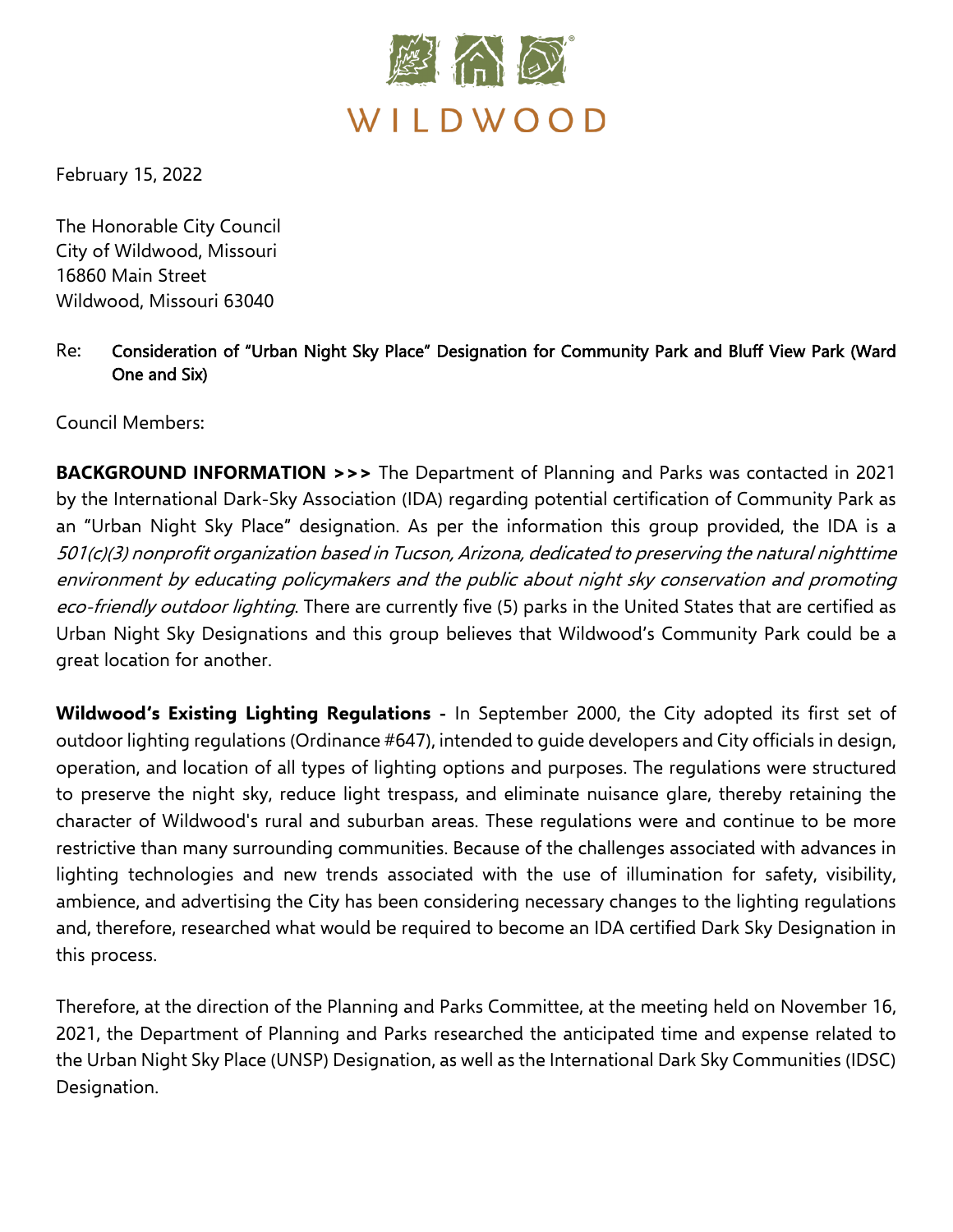**Urban Night Sky Place Designation -** The Urban Night Sky Place (UNSP) designation was created to provide recognition for public, outdoor spaces in and adjacent to urban areas, in which quality outdoor lighting practices and installations serve as effective examples of lighting best practices for surrounding communities. The designated locations identify places near urban areas, with exceptional commitment to and success in implementing the ideals of dark sky conservation and demonstrate that such places can serve as models of dark sky protection for neighboring communities. Currently, there are only five (5) certified UNSP designations in the world, Stacy Park, in Olivette being one (1) of them.

Aside from creating a Lighting Management Plan for the designated park(s), there would be no changes required of the City's lighting regulations for this designation. The application process would be the most time consuming component and was estimated to be approximately 3-4 hours per month and the initial cost of the application is \$250.00. This application can include more than one (1) park designation. Thereafter, the time and cost will be based wholly on the associated programs that are offered and educational materials developed, which is up to the City's discretion.

**International Dark Sky Communities -** An International Dark Sky Community (IDSC) is a town, city, municipality, or other similar political entity that has shown exceptional dedication to the preservation of the night sky through the implementation and enforcement of quality lighting policies, dark-sky education, and citizen support of the ideal of dark skies. Dark Sky Communities excel in their efforts to promote responsible lighting and dark sky stewardship, and set good examples for surrounding communities. Currently, there are thirty-four (34) International Dark Sky Communities throughout the world.

Although the City of Wildwood is relatively close to meeting the requirements for an International Dark Sky Community Designation, it would require significantly more time, expense, and support from the community. The City's lighting regulations are deliberately more restrictive than necessary to preserve the night sky and semi-rural environment of Wildwood. However, this designation would require the City to have a Modern Lighting Ordinance (MLO) that goes beyond the current restrictions to include regulations pertaining to lower luminance levels and lower Kelvins, curfews on all publicly-owned lights, all public and private illuminated signs to be extinguished one (1) hour after sunset, until one hour before sunrise. Additionally, it would require an inventory of all City-owned lighting and, if not in compliance with the restrictions, must provide a 5-year plan to bring them into compliance. Additionally, the designation requires an amortization period, applicable to all publicly and privatelyowned lighting, to end not more than ten (10) years from the effective date of the outdoor lighting policy, after which all non-conforming lighting still in place at the time of enactment must be brought into compliance with the policy. The amendments to the lighting regulations would take significantly more time and require assistance from a professional lighting consultant. The table below offers a comparison of the two (2) designations.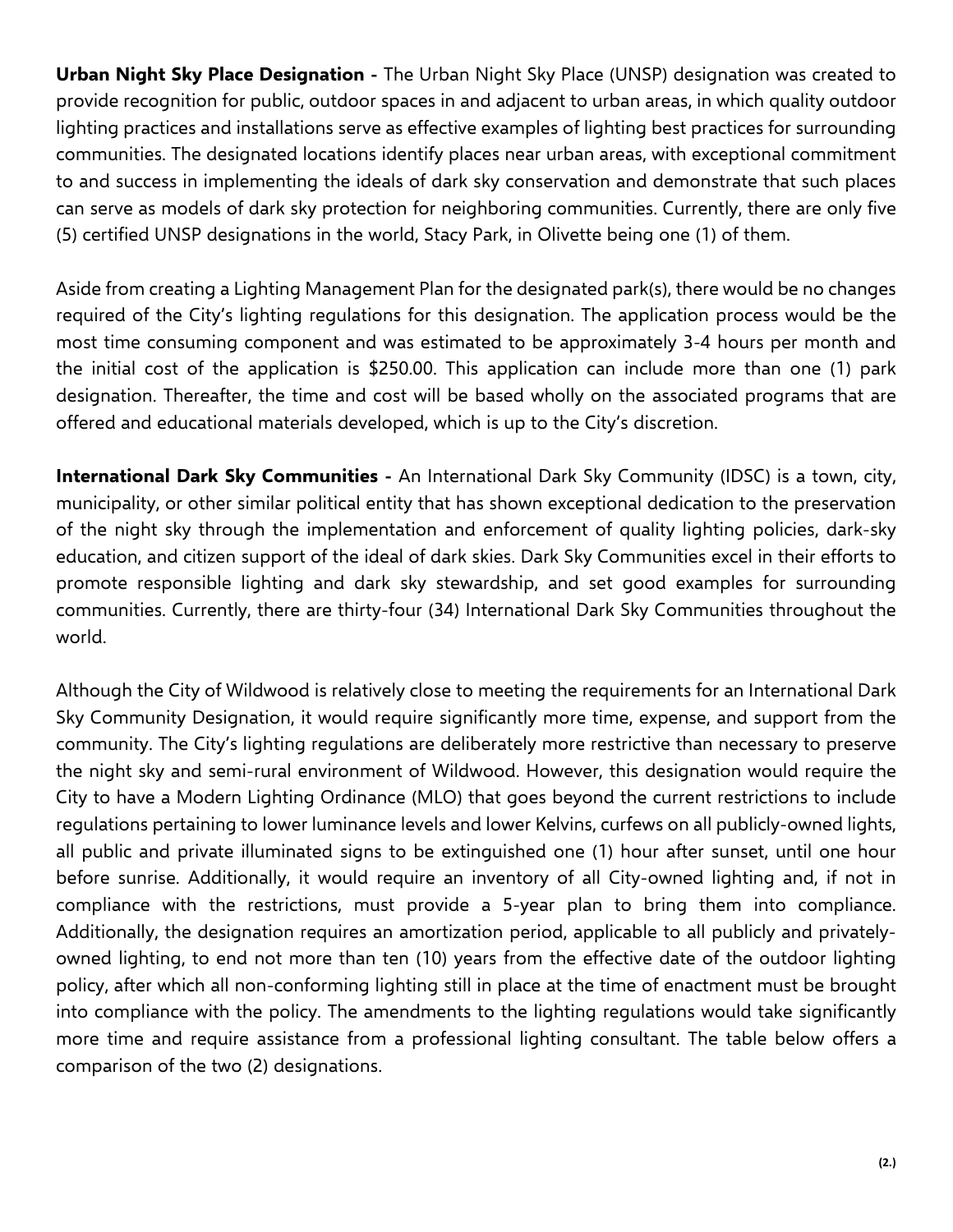## **Comparison of the Designations**

|                              | <b>Urban Night Sky Place</b>                                                           | <b>International Dark Sky Community</b>                                                                                                                                                                                                                                                                                                                                                                                                                                                                                                         |
|------------------------------|----------------------------------------------------------------------------------------|-------------------------------------------------------------------------------------------------------------------------------------------------------------------------------------------------------------------------------------------------------------------------------------------------------------------------------------------------------------------------------------------------------------------------------------------------------------------------------------------------------------------------------------------------|
|                              |                                                                                        |                                                                                                                                                                                                                                                                                                                                                                                                                                                                                                                                                 |
| <b>Required Changes and</b>  |                                                                                        |                                                                                                                                                                                                                                                                                                                                                                                                                                                                                                                                                 |
| <b>Associated Staff Time</b> |                                                                                        |                                                                                                                                                                                                                                                                                                                                                                                                                                                                                                                                                 |
| Community Outreach           | Develop educational programs/materials to<br>distribute.                               | Develop educational programs/materials to<br>distribute.                                                                                                                                                                                                                                                                                                                                                                                                                                                                                        |
| Programs                     | Staff evening hours required for night sky<br>related activities.                      | Staff evening hours required for night sky<br>related activities.                                                                                                                                                                                                                                                                                                                                                                                                                                                                               |
| Lighting Regulations         | Create a Lighting Management Plan (LMP)<br>(park(s))                                   | A quality comprehensive lighting policy like the<br>IDA/IES Model Lighting Ordinance (MLO) (for<br>City)                                                                                                                                                                                                                                                                                                                                                                                                                                        |
| Light Inventory Extent       | Park(s)                                                                                | <b>Entire City</b>                                                                                                                                                                                                                                                                                                                                                                                                                                                                                                                              |
| Lighting Changes             | Possibly change light bulbs                                                            | - City owned lighting conforming with, or<br>committed to conforming with, the lighting<br>policy (if the latter, a detailed plan with a timeline<br>for completion in no more than five (5) years)<br>- Affects an amortization period, applicable to<br>ALL publicly AND privately-owned lighting, to<br>end not more than ten (10) years from the<br>effective date of the outdoor lighting policy,<br>after which all non-conforming lighting still in<br>place at the time of enactment must be brought<br>into compliance with the policy |
| Signage                      | Install/maintain designation sign(s)                                                   | Install/maintain designation sign(s)                                                                                                                                                                                                                                                                                                                                                                                                                                                                                                            |
| Park Hours                   | Extend/eliminate park hours                                                            | Extend/eliminate park hours                                                                                                                                                                                                                                                                                                                                                                                                                                                                                                                     |
|                              |                                                                                        |                                                                                                                                                                                                                                                                                                                                                                                                                                                                                                                                                 |
| <b>Ongoing Maintenance</b>   |                                                                                        |                                                                                                                                                                                                                                                                                                                                                                                                                                                                                                                                                 |
| Light Monitoring             | Establish a Bright Sky<br>Measurement<br>Program                                       | Establish a Bright Sky Measurement Program                                                                                                                                                                                                                                                                                                                                                                                                                                                                                                      |
| Public                       | - Requirements not specified.                                                          | - Planning and execution of at least two (2)                                                                                                                                                                                                                                                                                                                                                                                                                                                                                                    |
| Outreach/Education           | - If interpretive programs are not typically                                           | community dark sky awareness                                                                                                                                                                                                                                                                                                                                                                                                                                                                                                                    |
|                              | offered, then extensive publications, flyers,                                          | events per year                                                                                                                                                                                                                                                                                                                                                                                                                                                                                                                                 |
|                              | press releases, media, social media, or other<br>outreach are appropriate substitutes. | - Inclusion of dark sky education in community<br>schools and curriculum<br>- Inclusion of dark sky awareness documents<br>brochures<br>community<br>or<br>created<br>(IDA<br>brochures) with other community informational<br>documents available for residents and visitors                                                                                                                                                                                                                                                                   |
| Annual Report                | Failure to submit annual report may lead to<br>suspension                              | Failure to submit annual report may lead to<br>suspension                                                                                                                                                                                                                                                                                                                                                                                                                                                                                       |
|                              |                                                                                        |                                                                                                                                                                                                                                                                                                                                                                                                                                                                                                                                                 |
| <b>Associated Expenses</b>   |                                                                                        |                                                                                                                                                                                                                                                                                                                                                                                                                                                                                                                                                 |
| <b>Application Fee</b>       | \$250.00                                                                               | \$250.00                                                                                                                                                                                                                                                                                                                                                                                                                                                                                                                                        |
| Lighting                     | Potential cost to change light bulbs in parks                                          | - Potential cost to change lighting throughout<br>City<br>- Costs related lighting consultant                                                                                                                                                                                                                                                                                                                                                                                                                                                   |
| Ongoing Outreach             | Cost of is undetermined                                                                | Cost of is undetermined                                                                                                                                                                                                                                                                                                                                                                                                                                                                                                                         |
| Police                       | Extended park hours may lead to increased                                              | Extended park hours may lead to increased                                                                                                                                                                                                                                                                                                                                                                                                                                                                                                       |
|                              | policing.                                                                              | policing.                                                                                                                                                                                                                                                                                                                                                                                                                                                                                                                                       |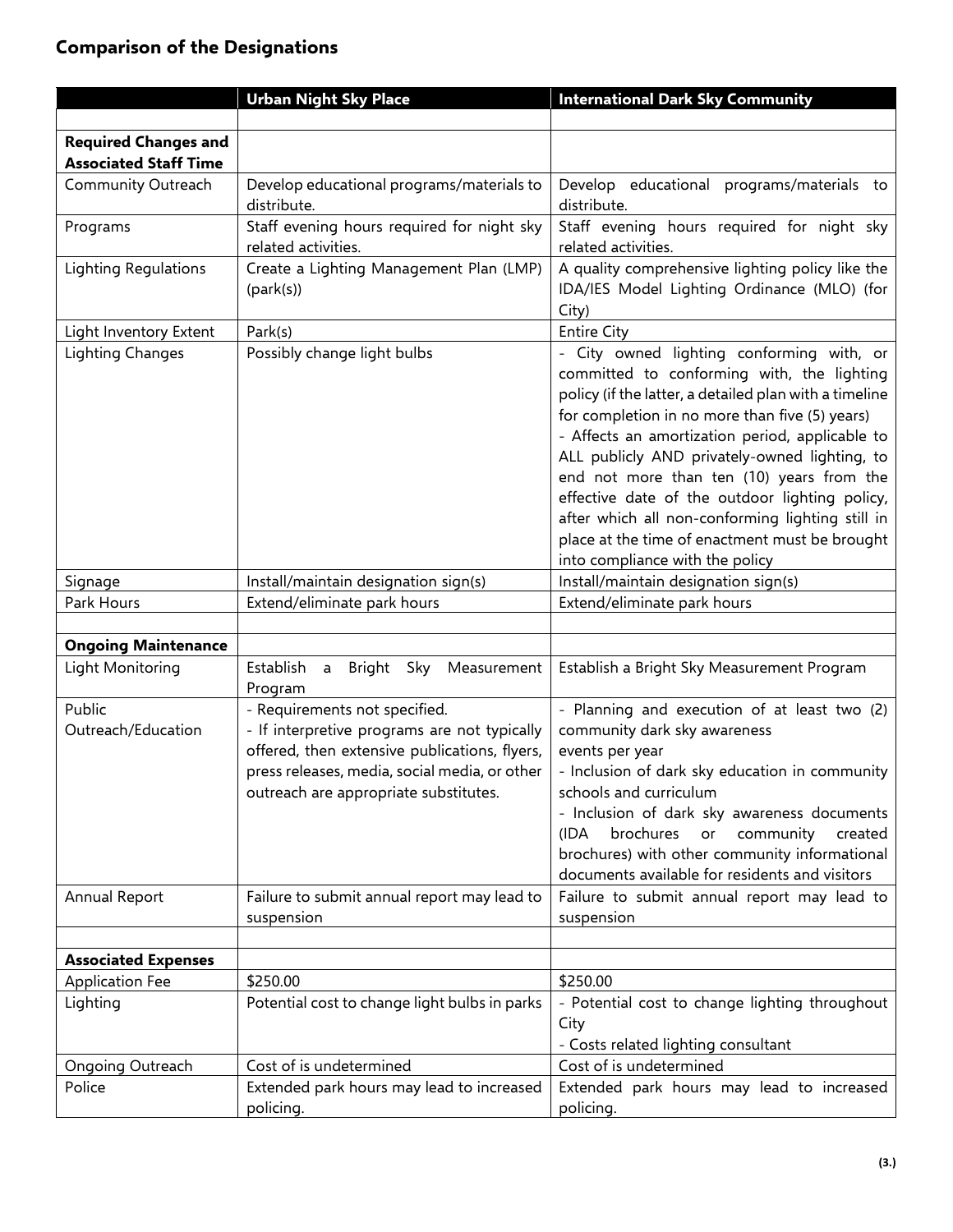## **Application and Maintenance of Certification**

The formal application process for either designation takes approximately one (1) to three (3) years and would be certified upon approval by this organization's Board. Once certified, the City would be expected to continue to host regular programs to educate people about light pollution and the importance of dark skies. IDA Missouri is building a statewide team of experts that can provide training to City personnel on how to deliver such programs. Upon certification, IDA will continue to work with certified places to promote their work through media relations, member communications, and social media. Additionally, there are organizations, such as the St. Louis Astronomical Society and the Science Center, that may be available to host events onsite at no charge to the City, and therefore the expenses could be minimal and consist of additional staff hours in the evening and light refreshments. The Department of Planning and Parks could begin this application process immediately. The ongoing maintenance after certification would be similar with respect to the community outreach and recertification documentation. However, the International Dark Sky Community would require ongoing Code Enforcement to ensure that all lighting replacement met the City's new requirements.

**SUMMARY AND COMMITTEE ACTION >>>** Although the City of Wildwood is relatively close to meeting the requirements for either designation, the International Dark Sky Community designation would require significantly more time, expense, and, most importantly, the support of the community. Without the support and desire from the community to become an International Dark Sky Community, the additional lighting regulations required and costs associated may not be well received. If this designation is desired, it would require time to prepare and budget for and could be set as a long-term goal.

The Urban Night Sky Place Designation uses more of a positive reinforcement approach to motivate communities to engage in public outreach and implement dark sky friendly lighting that helps taxpayers' pockets, increases ecotourism, and provides educational and recreational opportunities for locals and visitors. With the guidance of the Missouri Chapter of the International Dark-Sky Association and assistance from the City of Olivette, the City could have one (1) or more parks certified within two (2) years.

The Committee has, therefore, recommended that the Department move forward with the application for the Urban Night Sky Designation Place for both Community Park and Bluff View Park, provided the extended park hours would not be problematic for the police department. The Department confirmed the extended park hours could apply only to the portion of designated land may meet the access requirement, or access must be available for a reasonable fraction of the length of the hours between sunset and sunrise. Other cities have achieved this by opening a portion of the park for a limited time (Ex. Open 9:00 pm – midnight), extending hours up to three hours after dusk, or opening a portion of the park on a limited basis (Ex. Extended hours the first Saturday of every month). The police department confirmed they would be able to patrol accordingly.